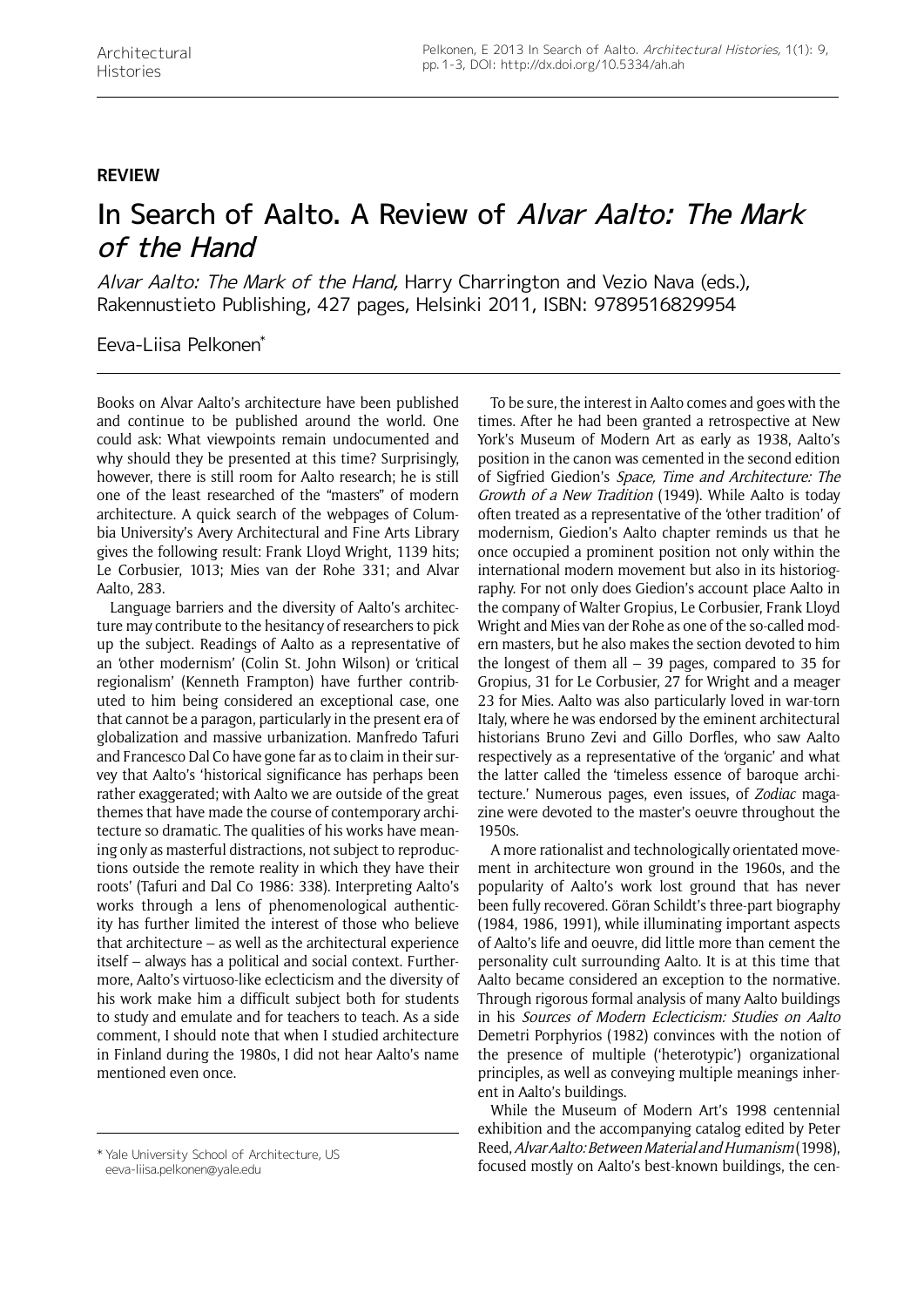tennial year also produced some information about lesser known aspects of Aalto's life and oeuvre. Bruno Maurer's and Teppo Jokinen's "Der Magus des Nordens": Alvar Aalto und die Schweiz (1998) shed light on Aalto's vast international network of friends and reminded us that Aalto had an international career. Päivi Lukkarinen 's Alvar Aalto in Lapland (1998) and Elina Standertskjöld's Alvar Aalto: Urban Visions (1998) illuminated lesser known aspects of Aalto's oeuvre. The publication boom during the Aalto centenary was followed by a quieter period, but the interest in Aalto is again reawakening. The result has been a continuous stream of new publications that even manage to reveal new angles.<sup>1</sup>

Harry Charrington and Vezio Nava's recent book The Mark of the Hand (2011) focuses on interviews with those of Aalto's employees still alive and continues the 'oral history' series probed in the book Alvar Aalto: Ex Intimo edited by Louna Lahti (2001). The authors are the Italianborn Vezio Nava, who had been an Aalto employee of long-standing and who has lived in Finland for several decades, and British architect, teacher and critic Harry Charrington, who has published several books and articles about Aalto. The book emphasises an issue that already has been highlighted several times previously: nobody does it alone. The secret with Aalto, as also with many other 'great architects', was the ability to attract talented and loyal employees. In the case of Aalto, the study demonstrates that also his wives, Aino and Elissa, also exerted an influence behind the scenes; their roles included reading the thoughts and moods of the 'Maestro', as well as interpreting and guaranteeing the 'mark of the hand', that is, the unique sensibility distinguishing his work from that of others. We learn about Kaarlo 'Kale' Leppänen's observation towards the end of the book, however, which makes it clear that in Aalto's office there was only ever one boss: 'Although Aalto said the office is like a big family and he's the father figure, or it's like an orchestra where everyone plays his part beautifully, Aalto was certainly not for teamwork. Teamwork diffuses ideas' (Charrington and Nava 2011: 343).

The interviews in the book focus on describing through anecdotes the atmosphere in the office during the 1970s. The descriptions of office culture and working methods are interesting. Leppänen's stories about the different stages of the Finlandia Hall are particularly memorable. Unfortunately, memory is hard to control and therefore the reader is left wanting more historical detail, such as people's names and dates. Because many projects continued after Aalto's death, it would also have been interesting also to read about the employees' feelings during the period of transition as well as about the new division of labour.

The numerous stories shed light on Aalto's character are equally interesting. We learn about Aalto's often unpredictable temperament, his generosity, notorious drinking habits, not-so-politically-correct treatment of women, and extraordinary language skills – he was famous for frequently resorting to Latin or French. The book thus provokes the prevailing question regarding most of Aalto scholarship: do we really need to know the author in order to understand the work? Until now, our understanding of Aalto's persona has been shaped mainly by the books by Schildt and Giedion, who both believed that, at least where Aalto is concerned, we do. Schildt, as a writer, concentrated on discussing the man behind the works more than the works themselves, while Giedion, trained as an art historian, approached the problem of life and work from a more methodological perspective – how indeed aspects of individual life are reflected in the work both consciously and subconsciously. Giedion saw in Aalto, a charismatic and likable fellow whose life seemed to have been entangled with the destiny of his native Finland, as a prime candidate by which to mine this question, and, as a result, the chapter on Aalto in Giedion's Space, Time and Architecture emphasises the persona of the architect more than those of the other masters.<sup>2</sup> To be sure, Aalto's larger than life persona and enormous charisma surely contributed to his professional and critical success as much as his artistic talent did. One would indeed have expected the authors of the present study to engage how their contribution builds upon these existing Aalto narratives beyond adding to our knowledge about 'how Aalto went about his work' (Charrington and Nava 2011: 53).

We now live in a continuous barrage of images and information, and in the case of Aalto, of particular interest is the ambiguity and diversity of his works. In his book AaltoMANIA: Readings against Aalto? Roger Connah (1999) provoked historians to admit that the truth can perhaps never be found – and that's fine. The task of the critic is to create a relationship to the material and, like a detective, to speculate through context and comparisons. Throughout the text he or she conjures the works to life again. A good text discussing Aalto would in that case be like Aalto's curved line, a living 'object' forever elusive and continuously inspiring new interpretations and stories, like those included in the book at hand.

## **Notes**

- My own book Alvar Aalto: Architecture, Modernity and Geopolitics (Pelkonen 2009) discusses Aalto's international networking and geopolitical narratives in his works and writings. Several books have been published on Aalto's international activities. Aalto and America (Fenske, Anderson and Frixler 2012) continues the investigation of Aalto's contacts and works in different countries.
- <sup>2</sup> See my article "Reading Aalto through Baroque" (Pelkonen 2012) for more discussion about how Giedion handles the work-life issue in the Aalto chapter in Space, Time and Architecture.

## **References**

**Charrington, H** and **Nava, V** (eds.) 2011 *Alvo Aalto: The Mark of the Hand*. Helsinki: Rakennustieto.